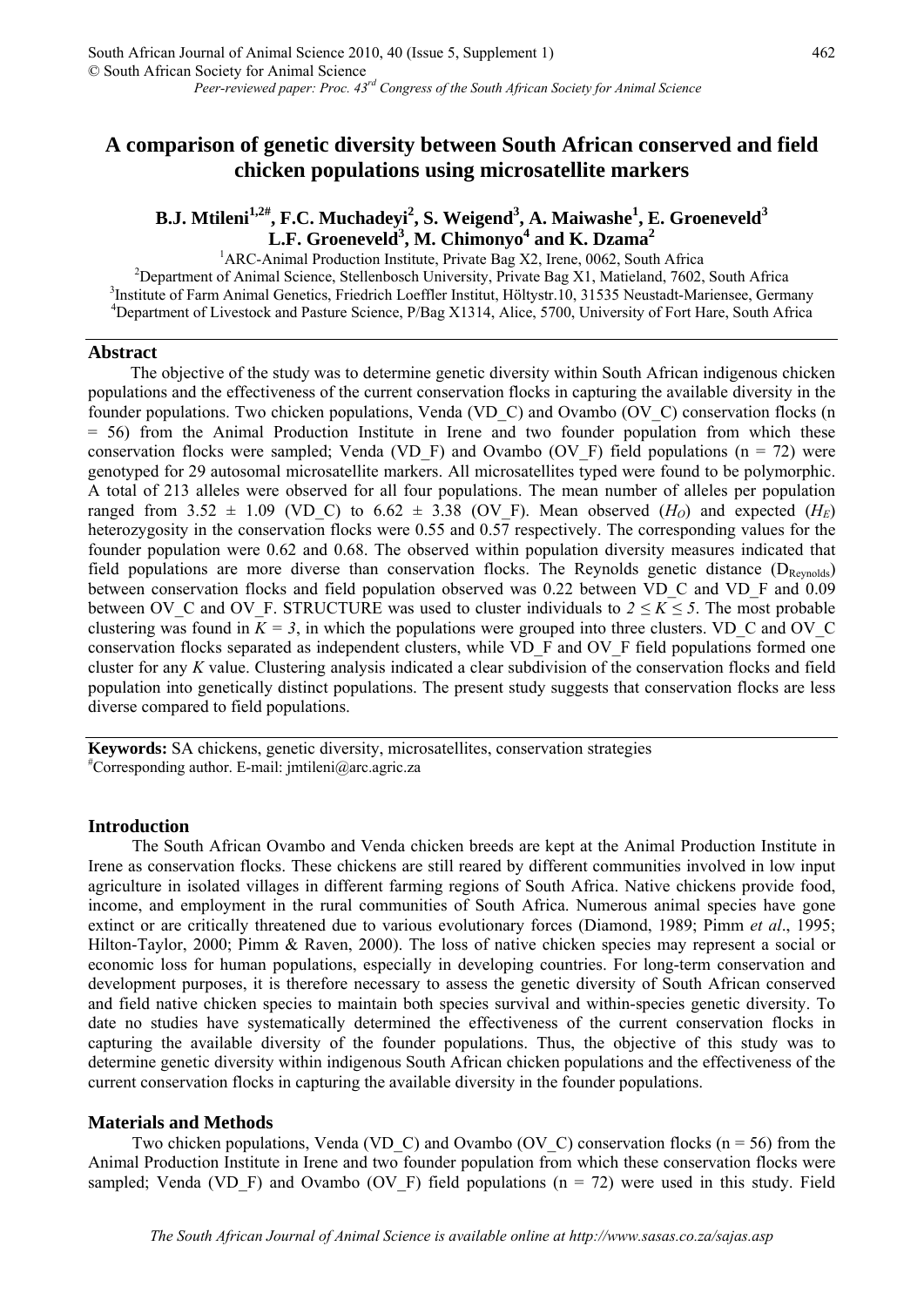populations were sampled in several villages of Limpopo Province (VD\_F chickens) and Northern Cape Province along the border post of Namibia (OV F chickens). Blood samples were collected from the wing vein onto FTA@Micro Card (Whatman Bio Science, UK). DNA isolation was done using a Phenol/Chloroform extraction method (Sambrook & Russell, 2001). Population genetic structure was determined using 29 autosomal microsatellite markers. These markers have been used in several chicken biodiversity studies (Cuc *et al.*, 2006; Muchadeyi *et al.*, 2007; Granevitze *et al.*, 2007; Bodzsar *et al.*, 2009). Of the 29 markers, 28 were established and used in the AVIANDIV (1998-2000) project [\(http://aviandiv.tzv.fal.de/primer\\_table.html](http://aviandiv.tzv.fal.de/primer_table.html)). The marker loci correspond to the revised set of microsatellites, which were suggested by FAO-ISAG (2004) for the MoDAD project [\(http://dad.fao.org/en/refer/library/guidelin/marker.pdf](http://dad.fao.org/en/refer/library/guidelin/marker.pdf)). PCR was used to amplify the specific DNA fragments containing microsatellites. PCR products were generated using primers fluorescently labelled with IRD700 and IRD800 and visualized on 8% polyacrylamide gel with LICOR semi-automated DNA analyser (LICOR Biotechnology Division). Allele ladder for each locus were used to adjust allele scoring and allele size scoring was performed using RFLPscan software (Scanalytics).

Genetic variation within individual populations were estimated and compared. The observed number of alleles at each locus and the respective allele frequency were calculated using the FSTAT software, version 2.9.3 (Goudet, 2001). Mean observed and expected frequency of heterozygotes for each population, and overall, as well as  $F_{IS}$  and  $F_{IT}$  values for each locus were calculated with Microsatellite-Toolkit (Park 2001). Genetic differentiation among conservation and field populations were determined by multi-locus estimator of  $F_{ST}$  between all pairs of populations using Weir & Cockerham's (1984) estimations of Wright's (1951) fixation indices. Reynolds standard genetic distances (DReynolds) (Reynolds *et al*., 1983) were calculated using the PHYLIP 3.66 software package (Felsenstein, 2005). The STRUCTURE software was applied for clustering of individuals from multilocus genotypes (Pritchard *et al.,* 2000). The analysis involved an admixture model with correlated allele frequencies and no linkage. Burn-in phase for 20 000 iterations followed by 50 000 iterations for each of a user defined number of clusters ranging from  $2 \le K \le 5$ was performed. For each K-value, 100 repeated runs were compared, by calculating similarity coefficients (Rosenberg *et al.*, 2002), in which solutions with similarity coefficients over 95% were considered as identical. The most frequent solution of each K-value was considered the most probable clustering and was visualized using the DISTRUCT software (Rosenberg, 2004).

## **Results and Discussion**

All microsatellites typed were found to be polymorphic. A total of 213 alleles were observed for all four populations. The mean number of alleles (MNA) per locus, expected  $(H_F)$  and observed  $(H_O)$ heterozygosity and inbreeding coefficient  $(F_{IS})$  per population are presented in Table 1. The mean number of alleles per population ranged from  $3.52 \pm 1.09$  for VD\_C to  $6.62 \pm 3.38$  for OV\_F. Conservation flocks has less alleles per locus compared to field populations. A similar mean number of alleles ranging from 2.3 to 4.3 in South African conservation chicken lines was reported by Van Marle-Köster & Nel (2000), while the field populations displayed an allele range similar to that of other free-ranging chickens reported by Muchadeyi *et al.* (2007) in Zimbabwean, Malawian and Sudanese populations. Mean observed  $(H<sub>O</sub>)$  and expected  $(H<sub>E</sub>)$ heterozygosity for VD\_C and OV\_C in the conservation flocks were 0.55 and 0.57, while the corresponding values for the founder populations were 0.62 and 0.68. The observed within population diversity measures indicated that field populations are more diverse than conservation flocks.

**Table 1** Mean number of alleles (MNA) per locus, expected  $(H<sub>E</sub>)$  and observed  $(H<sub>O</sub>)$  heterozygosity and inbreeding coefficient  $(F_{IS})$  per population

| Population | Sample size | $H_F \pm SD$    | $H_0 \pm SD$    | Alleles $\pm$ SD | $F_{IS}$ |
|------------|-------------|-----------------|-----------------|------------------|----------|
| OV F       | 42          | $0.68 \pm 0.02$ | $0.63 \pm 0.01$ | $6.62 \pm 3.38$  | 0.075    |
| VD F       | 30          | $0.67 \pm 0.02$ | $0.61 \pm 0.02$ | $5.97 \pm 3.30$  | 0.085    |
| OV C       | 26          | $0.62 \pm 0.03$ | $0.59 \pm 0.02$ | $4.66 \pm 1.82$  | 0.041    |
| VD C       | 30          | $0.51 \pm 0.03$ | $0.51 \pm 0.02$ | $3.52 \pm 1.09$  | 0.002    |

*The South African Journal of Animal Science is available online at http://www.sasas.co.za/sajas.asp*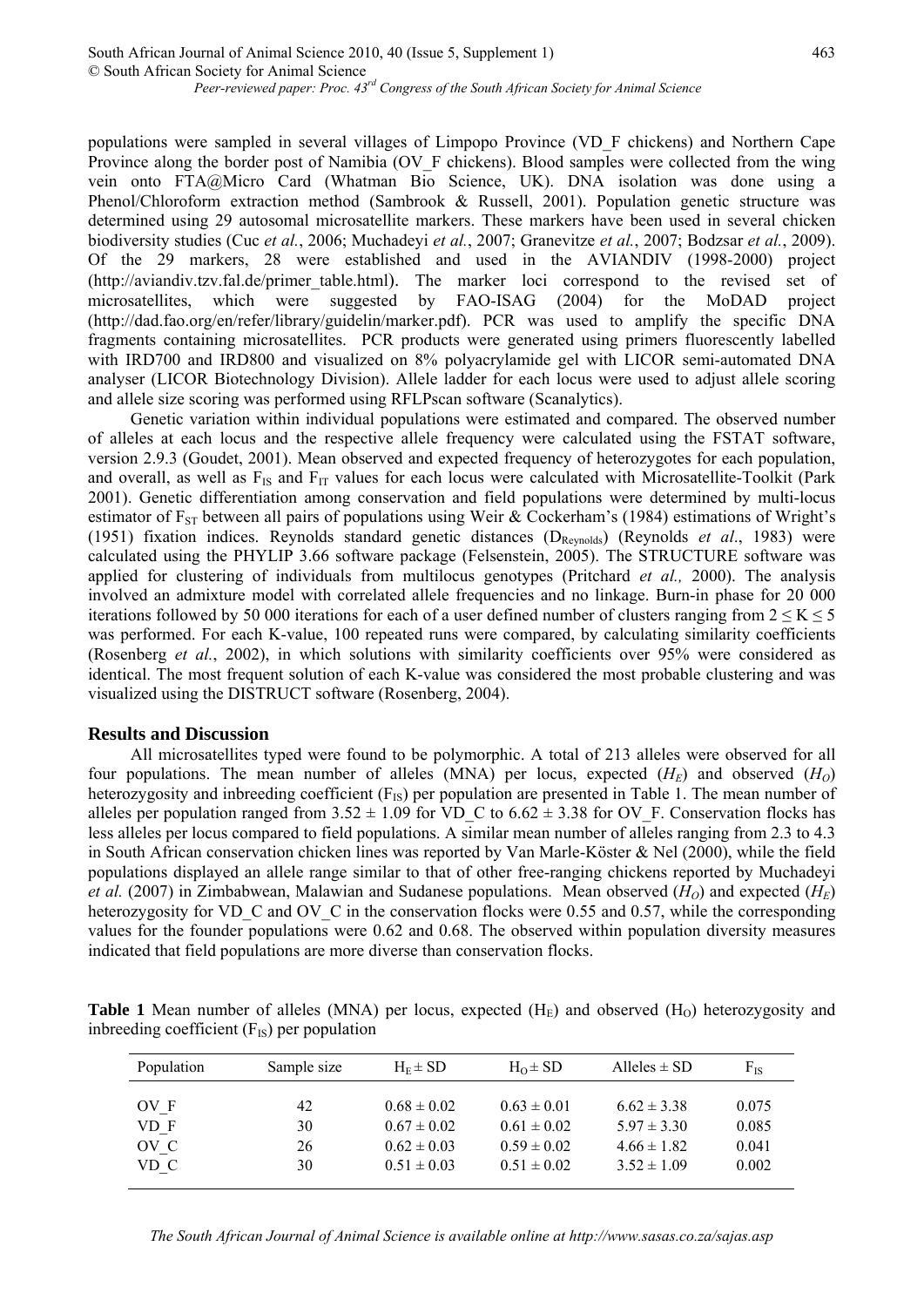The mean  $F_{IT}$ ,  $F_{ST}$  and  $F_{IS}$  inbreeding coefficients and their standard errors (SE) for conservation flocks and field populations are given in Table 2. High heterozygote deficiency ( $F_{IT} \pm SE = 0.179 \pm 0.028$ ) and high level of variation ( $F_{ST} \pm SE = 0.161 \pm 0.026$ ) was observed in conservation flocks compared to field populations, with  $F_{IT} = 0.088 \pm 0.016$  and  $F_{ST} = 0.010 \pm 0.003$  observed in the field populations. This may be attributed to population structuring of closed conservation flocks caused by controlled mating and limited gene flow between flocks. Presumably the field populations are managed extensively with continuous gene flow between neighbouring flocks. Similarly, greatest heterozygote deficiency was also reported by Muchadeyi *et al.* (2007) on purebred commercial lines in comparison to the local Zimbabwe ecotypes. Granevitze *et al.* (2007) showed that genetic variation is highly dependent on population management. The F<sub>IS</sub> estimate for conservation flocks was lower (0.021  $\pm$  0.020) compared to the field populations (0.079  $\pm$ 0.016), which suggests that conservation flocks retain considerable genetic variability and low level of inbreeding. In contrast, Van Marle-Köster *et al.* (2008) reported highest level of potential inbreeding for conservation flocks.

**Table 2** Overall populations ( $F_{IT}$ ), between populations ( $F_{ST}$ ) and within population ( $F_{IS}$ ) inbreeding coefficients and their standard errors (SE)

| Population   | $F_{IT} \pm SE$   | $F_{ST} \pm SE$   | $F_{IS} \pm SE$   |
|--------------|-------------------|-------------------|-------------------|
| Field        | $0.088 \pm 0.016$ | $0.010 \pm 0.003$ | $0.079 \pm 0.016$ |
| Conservation | $0.179 \pm 0.028$ | $0.161 \pm 0.026$ | $0.021 \pm 0.020$ |
| Overall      | $0.147 \pm 0.014$ | $0.096 \pm 0.012$ | $0.057 \pm 0.012$ |

Reynolds standard genetic distances  $(D_{\text{Reynolds}})$  between population pairs are presented in Table 3. Genetic distance between conservation flocks and field population observed was 0.22 between VD\_C and VD\_F and 0.09 between OV\_C and OV\_F. The smallest genetic distance of 0.05 was observed between VD\_F and OV\_F field population and the largest distance of 0.23 was found between VD\_C conservation and OV<sub>F</sub> field. Muchadeyi *et al.* (2007) using same set of 29 markers with the present study, observed small genetic distances for the local Zimbabwe ecotypes similar to those observed between South African field populations and larger genetic distances for the purebred lines. The conservation flocks on the other hand exhibit high genetic distances similar to what was observed between purebred commercial flocks reported by Muchadeyi *et al.* (2007).

**Table 3** Reynolds standard genetic distances  $(D_{\text{Reynolds}})$  between populations

| Population | OV F  | VD F                     | OV C                     | VD C                     |
|------------|-------|--------------------------|--------------------------|--------------------------|
| OV F       | $\,$  |                          |                          |                          |
| $VD_F$     | 0.046 | $\overline{\phantom{a}}$ |                          |                          |
| $OV_C$     | 0.086 | 0.095                    | $\overline{\phantom{a}}$ |                          |
| VD C       | 0.232 | 0.224                    | 0.221                    | $\overline{\phantom{0}}$ |
|            |       |                          |                          |                          |

STRUCTURE software was applied for clustering individuals to  $2 \leq K \leq 5$  (Figure1). At the lowest *K*value  $(K = 2)$ , the VD C conservation split from others to form its own cluster and remained separated until the highest *K*-value ( $K = 5$ ). The most probable clustering was found in  $K = 3$  ( $n = 84$ ), in which the populations were grouped into three clusters. VD\_C and OV\_C conservation flocks separated as independent clusters, while the VD\_F and OV\_F field populations formed one cluster for any *K* value. Cluster analysis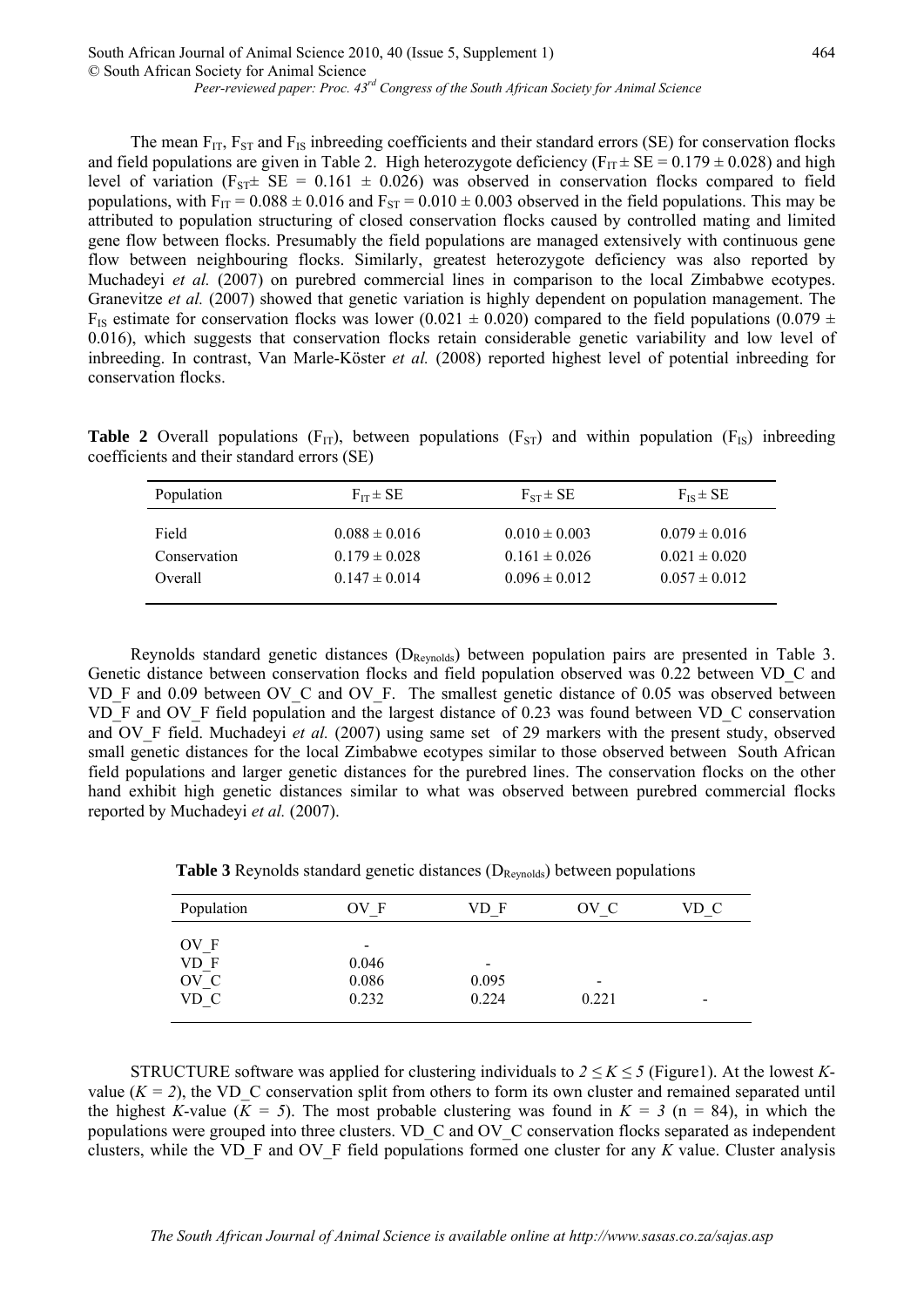indicated a clear subdivision of the conservation flocks that are genetically distinct even from the field populations.

## **Conclusion**

The present study suggests that conservation flocks are less diverse compared to field populations. The STRUCTURE analysis indicated a clear subdivision of the conservation flocks and field population into genetically distinct populations. For effective management and utilization of South African indigenous chicken populations, effort should be made to conserve the unique genetic resources in the field populations.



**Figure 1** STRUCTURE clustering of four South Africa indigenous chicken populations. Numbers in parentheses indicate the number of identical solutions at 95% threshold. Keys: Conservation flock: OV  $C =$ Ovambo; VD\_C = Venda; Field population: OV\_F = Ovambo; VD\_F = Venda.

#### **Acknowledgements**

Department of Science and Technology in South Africa is acknowledged for financial support of this study. The project was supported by the bilateral cooperation programme in agricultural research between South Africa and the Federal Republic of Germany. We also thank farmers in the three provinces of South Africa for their cooperation during blood collection and the University of Western Cape where DNA isolation was done. Our appreciation goes to A. Flörke and A. Weigend for their technical assistance during microsatellite genotyping at the Institute of Farm Animal Genetics, Friedrich Loeffler Institut, Neustadt-Mariensee, Germany.

#### **References**

- Bodzsar, N., Eding, H., Revay, T., Hidas, A. & Weigend, S., 2009. Genetic diversity of Hungarian indigenous chicken breeds based on microsatellite markers. Anim. Genet. 40, 1-7.
- Cuc, N.T.K., Muchadeyi, F.C., Baulain, U., Eding, H., Weigend, S. & Wollny, C.B.A., 2006. An Assessment of Genetic Diversity of Vietnamese H'mong Chickens. Int. J. Poult. Sci. 5, 912-920.
- Diamond, J.M., 1989. The present, past and future of human-caused extinctions. Philos Trans R Soc Lond B Biol Sci 325, 469-476.
- FAO-ISAG, 2004. Guidelines for Development of National Management of Farm Animal Genetic Resources Plans: Measurement of Domestic Animal Genetic Diversity (MoDAD): Recommended Microsatellite Markers. Rome, Italy.